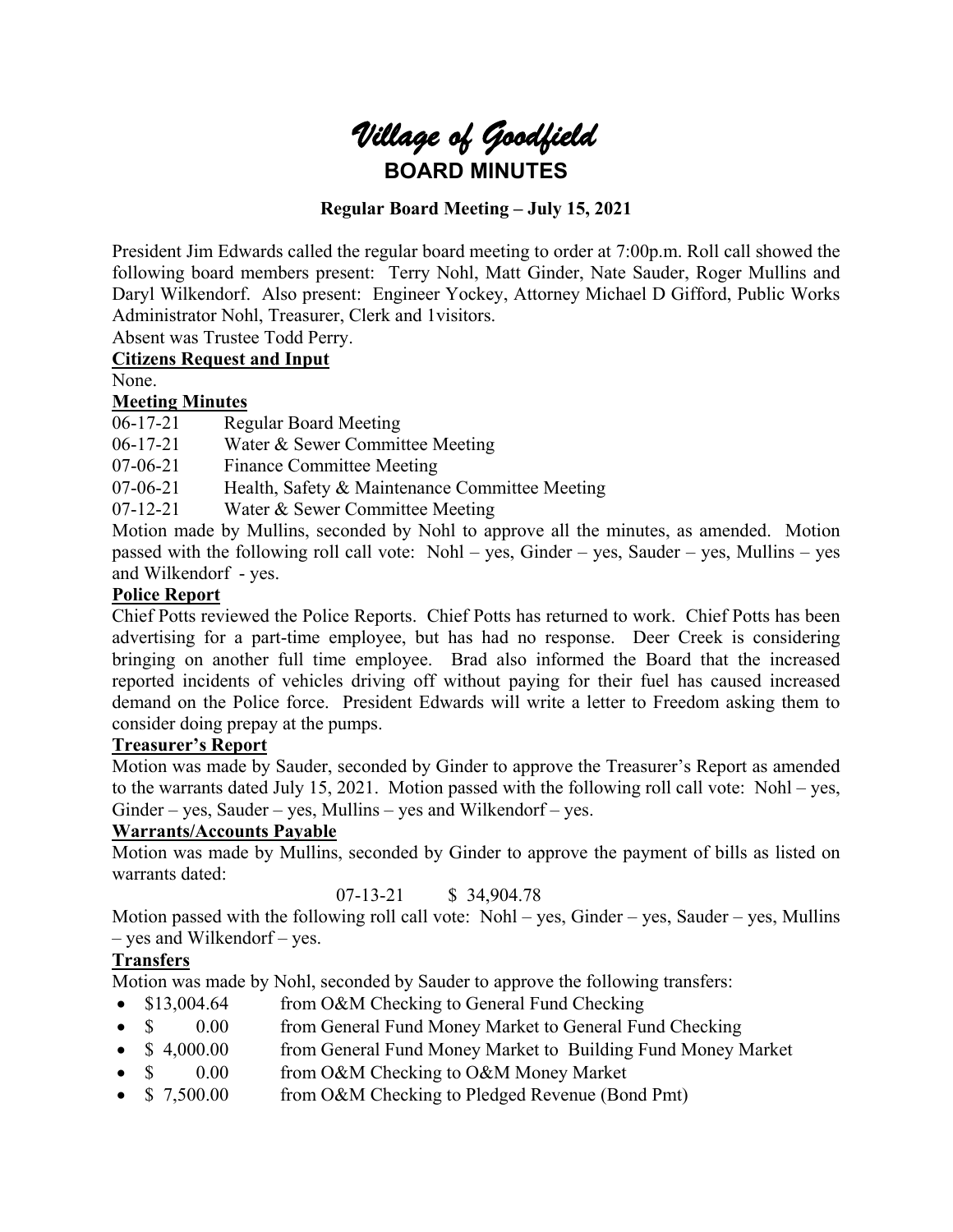• \$ 0.00 from TIF Fund to General Fund Checking

• \$ 0.00 from Bond Repayment Fund to General Fund Checking

Motion passed with the following roll call vote: Nohl – yes, Ginder yes, Mullins – yes and Wilkendorf – yes.

## **Payment of outstanding invoices upon request of Village Engineer**

There were no outstanding invoices.

## **PUBLIC WORKS ADMINISTRATOR/VILLAGE ENGINEER REPORT**

PWA Nohl reported that in 2020 the Village received a donation from the Goodfield Community Club for a water fountain at the park. Because of COVID it was not installed last year. It is now installed and operational. This year the Goodfield Community Club also gave a donation towards picnic tables at the park. Four new tables have been ordered.

Engineer Yockey said PWA Nohl has been looking up old drawings. Chapter 12 of the Village Code is completed but no action is necessary until the Board decides if they want to increase water and sewer rates.

### **WATER TREATMENT PLANT/DISTRIBUTION SYSTEM** Nothing discussed. **SEWER TREATMENT PLANT/COLLECTION SYSTEM** Nothing discussed.

**SANITARY SEWER COLLECTION SYSTEM ISSUES**

Nothing discussed.

# **ATTORNEY REPORT**

# **VILLAGE PRESIDENT'S REPORT**

President Edwards read the following thank you from a Village resident:

*"A few weeks ago I called the Village to help me with a problem. The Clerk immediately forwarded my number to Public Works, and within minutes, Mike and his assistant were at my house. They helped me put up a sign without hesitation, were professional, courteous and experts at their job. This is what towns should aspire to, and you should be very proud of the people who make Goodfield look beautiful!"* 

## **OLD BUSINESS**

### **Comprehensive Plan/Mile and a half radius map**

Nothing discussed.

## **Ingress/Egress Easement for Sanitary Sewer Trunk Main**

Nothing discussed.

## **Raymond & Cleveland Street Right of Way**

PWA Nohl talked to Kevin Coulter last month. Kevin had concerns with the language and questions regarding the meets and bounds. Engineer Yockey will contact Mr. Coulter.

### **Sewer Main Easement – Dr. Merheb & Barn III**

Nothing discussed.

#### **Amendment to Timberline Mobile Estates Water Service Agreement – Letter of Credit**

Nothing discussed.

### **Well #2 Replacement**

We are waiting for Zeller's to do electric service on well.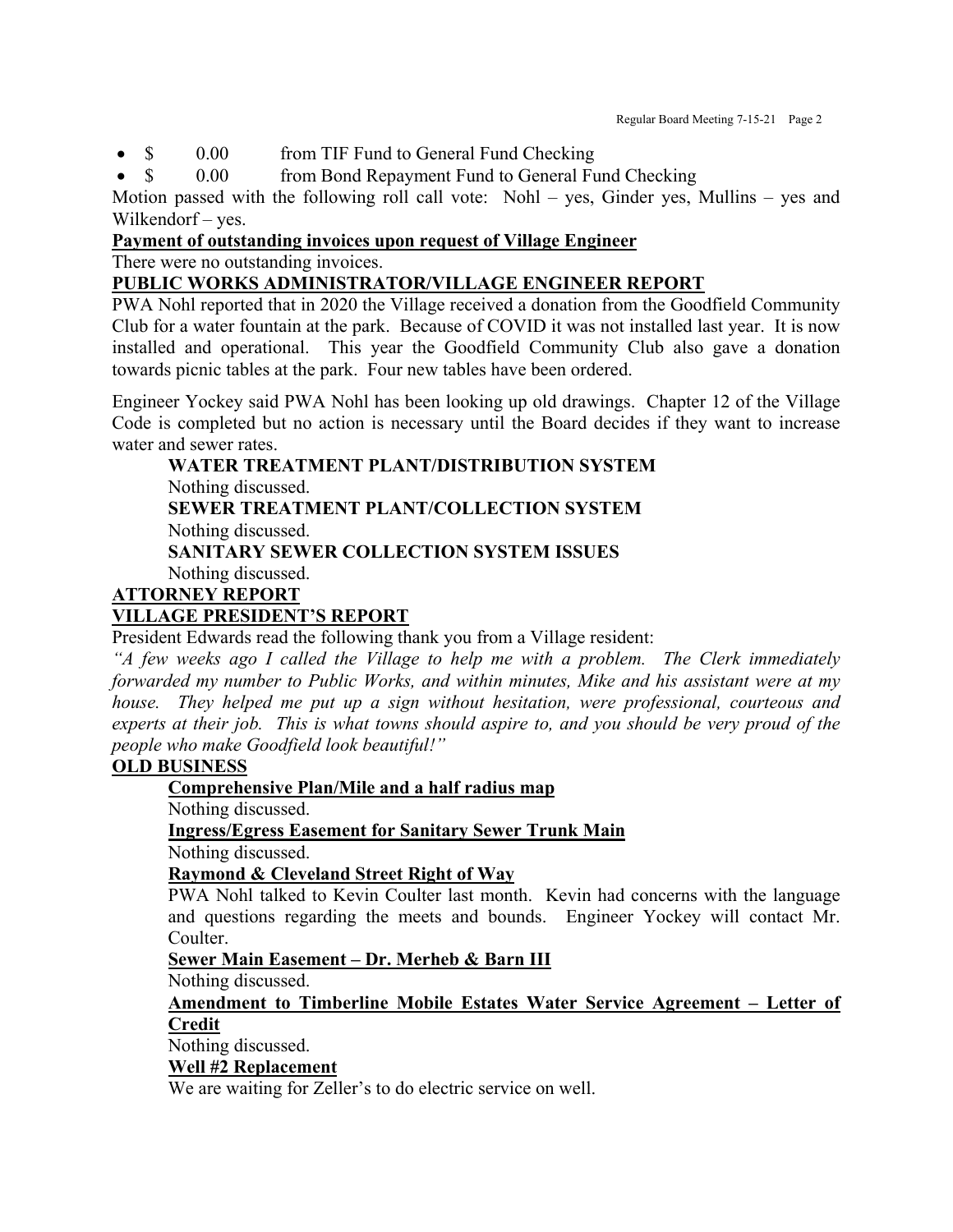### **Martin Drive Water Main Loop**

Engineer Yockey sent a letter to Meuser Construction stating that the Village had rejected his bid and the reason why and awarded the bid to the next low bidder, Hoerr Construction. PWA Nohl will set up a pre-construction meeting with Hoerr Construction.

### **Salt/Cinder Storage Building**

The Health, Safety & Maintenance Committee discussed estimates obtained for a storage structure for salt/cinder building at their 7-6-21 meeting. There were three estimates that were reviewed: Blunier Builders, Cleary Building Corp, and Wick Buildings with Lone Wolf concrete. Wick with Lone Wolf was the lowest estimate at \$53,172. It was the consensus of the committee to go with Wick and Lone Wolf.

Motion was made by Ginder, seconded by Mullins to approve the recommendation of the Health, Safety & Maintenance Committee to accept the Wick bid of \$34,810.00 and Lone Wolf bid of \$19,620.00. Motion passed with the following roll call vote: Nohl – yes, Ginder yes, Sauder – yes, Mullins – yes and Wilkendorf – yes.

### **I-74 Sanitary Sewer Reimbursement Contract**

Attorney Gifford will be filing the I-74 Sanitary Sewer Cost Sharing documents in Woodford and Tazewell Counties.

There was discussion on whether or not the Village could back charge Dollar General for this cost sharing amount. Attorney Gifford said the Village could do it, but what if they say no. Engineer Yockey said when updating Chapter 12 it now states the Village can impose tap on fee to be collected by the Village.

Motion was made by Wilkendorf, seconded by Ginder that going forward the Village will follow the Cost Sharing document as written which includes direct and indirect connections to the sewer extension. Motion passed with the following roll call vote: Nohl – yes, Ginder yes, Sauder – yes, Mullins – yes and Wilkendorf – yes

It was also discussed that this be included in building permit packet.

### **CNH Park Improvements**

PWA Nohl met with Andy Edgar, CNH, and will meet with Dr. Katy in the future.

#### **Goodfield Disposal**

#### **Possible collection of landscape waste**

President Edwards said the Village's burning ordinance is inadequate – it does not clearly specify what can or cannot be burned. President Edwards spoke with Will Rokey, Goodfield Disposal, and Will would pick up yard waste for \$6.50 per month. This will be discussed at a future Health, Safety & Maintenance Committee meeting.

## **Recycle Bin Complaint**

PWA Nohl has put up cameras to monitor recycle bins.

### **Budget & Appropriation Ordinance #21-03**

Motion was made by Mullins, seconded by Ginder to approve the Appropriations Ordinance as presented. Motion passed with the following roll call vote: Nohl – yes, Ginder yes, Sauder – yes, Mullins – yes and Wilkendorf – yes.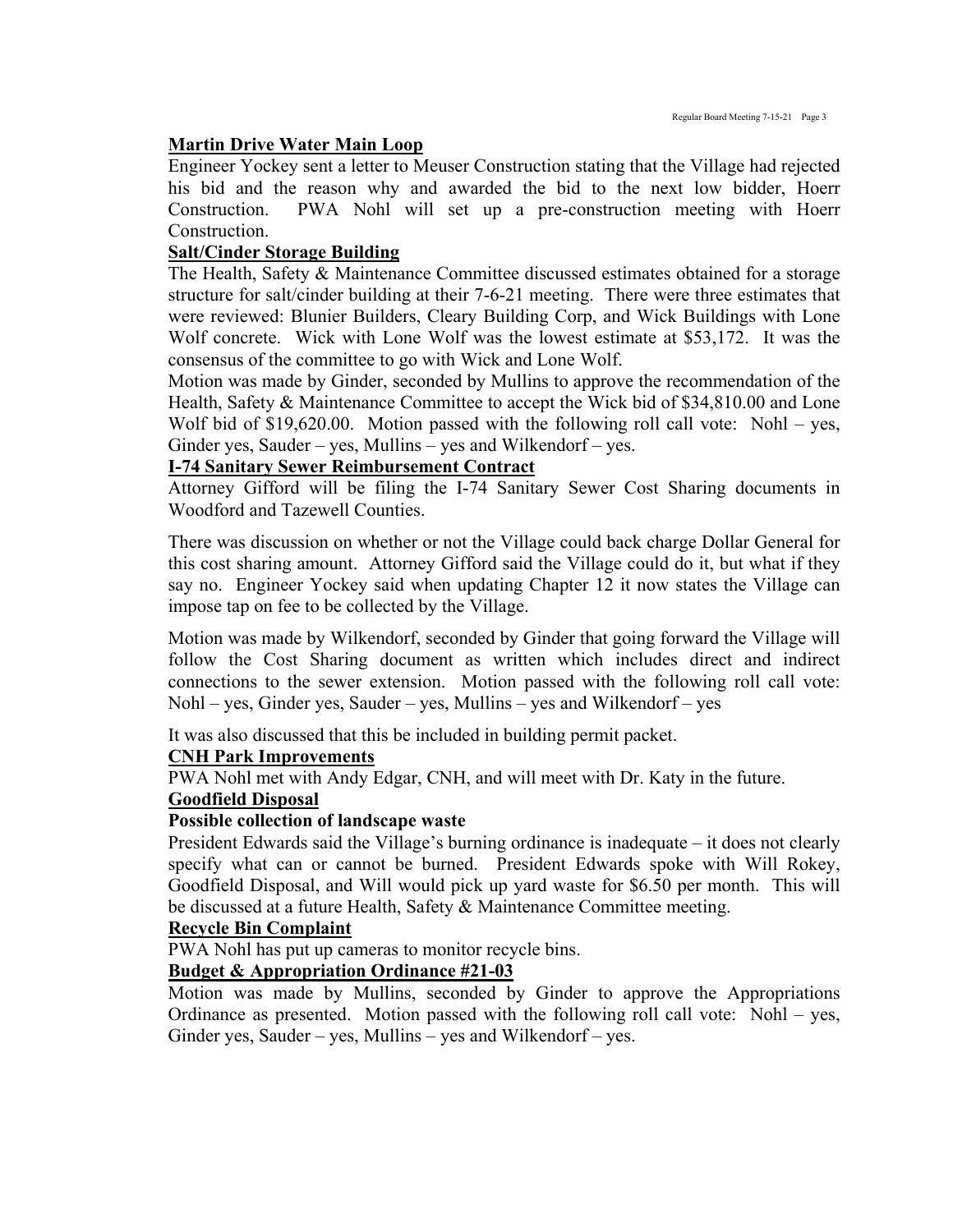#### **NEW BUSINESS**

#### **Police Role in Ordinance Violation**

A Police Committee Meeting is scheduled. Attorney Gifford will contact Deer Creek's attorney Pat McGrath to discuss responsibilities on code enforcement and attorney representation.

#### **Business locating/possible Annexation**

PWA Nohl was contacted by a business owner purchasing a piece of property adjacent to the property he is leasing now on the North edge of the Village. The new property is not within the Village. PWA sent annexation information and water & sewer codes to him. The property owner felt the cost of running utilities was too great so he was going to stay in the County and not annex to Goodfield. President Edwards and PWA Nohl set up a meeting with him to discuss possible annexation. He asked if the Village would consider extending the utilities. Presently his business does supply sales tax to the Village. The Board discussed that if the utilities are ran per code then the water and sewer main would have to be extended to the far edge of his property. Engineer Yockey doesn't see why he has to extend to the far side of his property now. Engineer Yockey worked up some cost estimates with options if we want to keep business in town. Sanitary sewer can be extended north of Rte 117, right now it ends at Raymond. Engineer estimated to extend 600' which is as far as you can go before going downhill so even though it's not to the far edge it is as far as you can go for now and that cost is \$70,000. Property owner has offered to pay \$23,000 for water connection. It is part of the Village's master plan to extend that water main. The master plan was to take an 8"water main to go up along East side of Rte. 117 out to Timberline Road. One advantage for property owner to be in town is fire protection.

The Village received a letter from Stoller Law Office with preliminary terms for a preannexation agreement which include:

- 1. Landowner will install a private septic system to serve the property and will
- pay the Village the sum of \$23,000 for municipal water hook up.
- 2. The Village will zone the property being annexed Business Commercial.

The annexation process will have to proceed with the Planning Commission.

The consensus of the Board is to have President Edwards and PWA Nohl speak with Mr. Leman and tell him the Board is interested and does not want to see his business leave Goodfield. The Board also wants to know if Mr. Leman can contribute any more toward the water main. The property is beyond 300' from the sanitary sewer so he does not have to connect to the sewer. The Board asked for a 20'water main easement from owner to be included in pre-annexation agreement.

#### **Water & Sewer Rates**

PWA Nohl and Treasurer DeGrave are still gathering figures. Another Water & Sewer Committee Meeting will be scheduled..

#### **Lateral Launch Televising**

PWA Nohl informed the Board that Hoerr Construction will start later launch televising next week.